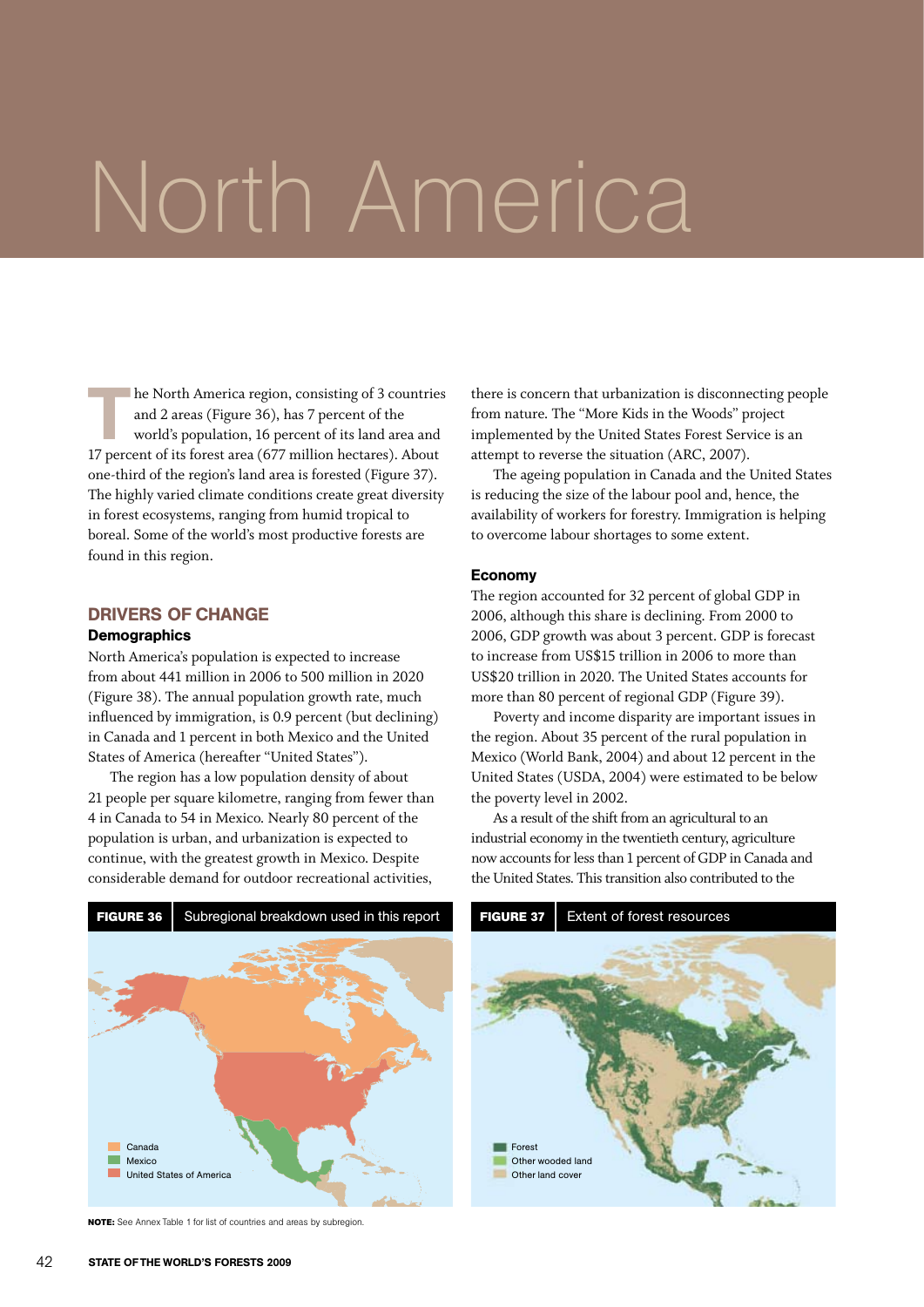

**Source:** UN, 2008a.

stabilization of forest area (MacCleery, 1992). Mexico is still in the transformation phase; agriculture's share in GDP declined from 13 percent in 1970 to 8 percent in 1990 and 4 percent in 2006 (World Bank, 2007a). However, it remains important for employment in the country (19 percent of employment in 2004)(FAO, 2005b). Although commercial agriculture has grown rapidly, subsistence agriculture also remains prominent, particularly under the system of *ejidos* (communally held lands) and other traditional community arrangements. Agriculture-related deforestation remains high.

North America is one of the most actively globalizing regions, with a high level of inflow and outflow of capital, labour and technology. Substantial natural and human resources and a high level of innovation enhance its global competitiveness. However, increasing competition from low-cost producers (especially China) and the inclination to offshore or outsource production in order to remain competitive are transforming some sectors, including forestry (Box 20).





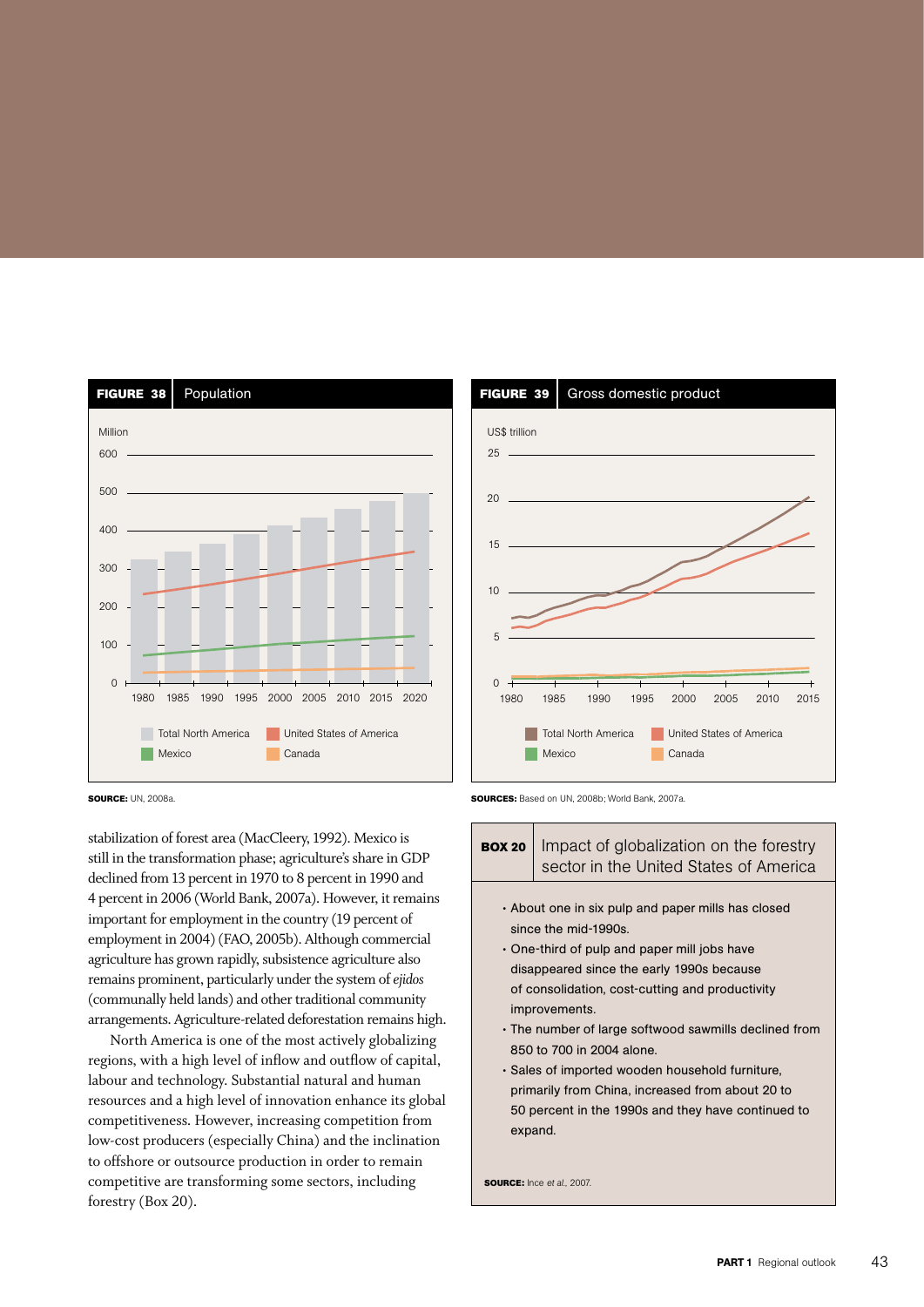Mexico's export-focused industrialization is being challenged by competition from rapidly industrializing Asian economies in both domestic and global markets – and particularly in United States markets, which absorb more than 80 percent of all Mexican exports.

Since 2006, the United States has been experiencing an economic slowdown, which is also affecting the Canadian and Mexican economies because of the interdependence of the countries in the region. A related slump in the construction sector has influenced the demand for wood products (discussed below). Import liberalization under the North American Free Trade Ageement (NAFTA) has had mixed impacts; while exports have increased, wages and living conditions have declined. Expansion of largescale commercial agriculture and displacement of small farmers have accelerated poverty-related deforestation (Audley *et al*., 2004).

#### Policies and institutions

Public institutions are well developed and have continuously adapted to the larger economic and social changes (MacCleery, 2008). Stakeholder consultation helps to incorporate diverse perceptions in public decision-making.

The private sector has a pivotal role in all economic activities, although this is a recent trend for Mexico and several key nationalized industries remain. Large corporations have been leaders in innovation. Industry is becoming more consolidated through mergers and acquisitions.

Community-based organizations have an important role in natural resource management and have helped indigenous communities, especially in Canada, to cement their rights to hold land and to manage natural resources

| <b>BOX 21</b>   Indigenous people and Canada's |
|------------------------------------------------|
| forests                                        |

- • More than three-quarters of Canada's indigenous communities reside in forested areas.
- The forest products industry employs more than 17 000 indigenous people directly and indirectly, although many are still in lower-skilled, part-time and seasonal positions.
- The forest industry does business with more than 1 400 firms run by indigenous people.
- • About 1 000 forestry operations are owned by indigenous people.

**source:** Natural Resources Canada, 2007a.

(Box 21). Mexico has a long history of community management of natural resources under the *ejidos.*  Policies promoting privatization and changes in the rural economy (particularly in agriculture and migration) are enabling the *ejidos* to benefit from opportunities for processing and trading wood and other forest products.

Civil-society organizations, especially in Canada and the United States, contribute to shaping policies and strategies in the forest sector and encourage social and environmental responsibility in the corporate sector. Civil action, together with industry consolidation and technological changes, has transformed the forest sector, especially in the western United States. Legal action initiated by civil-society organizations caused a radical reduction in timber supply from national forests in the 1990s. Such organizations are also growing in importance in Mexico.

#### Science and technology

Well-established institutions for science and technology and substantial public and private investments in research have enhanced competitiveness in all sectors, including forestry. In Mexico, investment-linked technology transfer has helped advance forestry (as well as agriculture), although many industries in Mexico, especially the smaller ones, still use old equipment and technology.

The forest industry has continuously improved processing technologies, enhancing productivity in order to withstand global competition. Especially during economic downturns, the industry tends to close plants that are less economically viable and invest in new plants with improved technologies.

High fossil fuel prices and concerns about energy security and climate change are stimulating investments in new energy technologies. The pulp and paper industry is diversifying into biorefining, producing a stream of products, including biofuels, electricity and chemicals (see Box 48 on page 93). Substantial research on producing cellulosic fuels is under way, focusing especially on efficient and cost-effective technologies for breaking down cellulose.

While the United States has long been a leader in science and technology, it is concerned about the possibility of losing this position as other regions (particularly Asia and Europe) accelerate investments in this area (Task Force on the Future of American Innovation, 2005). For example, the number of research scientists employed by the United States Forest Service has declined by about 75 percent in the past 30 years, with progressively more research being funded by the private sector (US Forest Service, personal communication, 2008).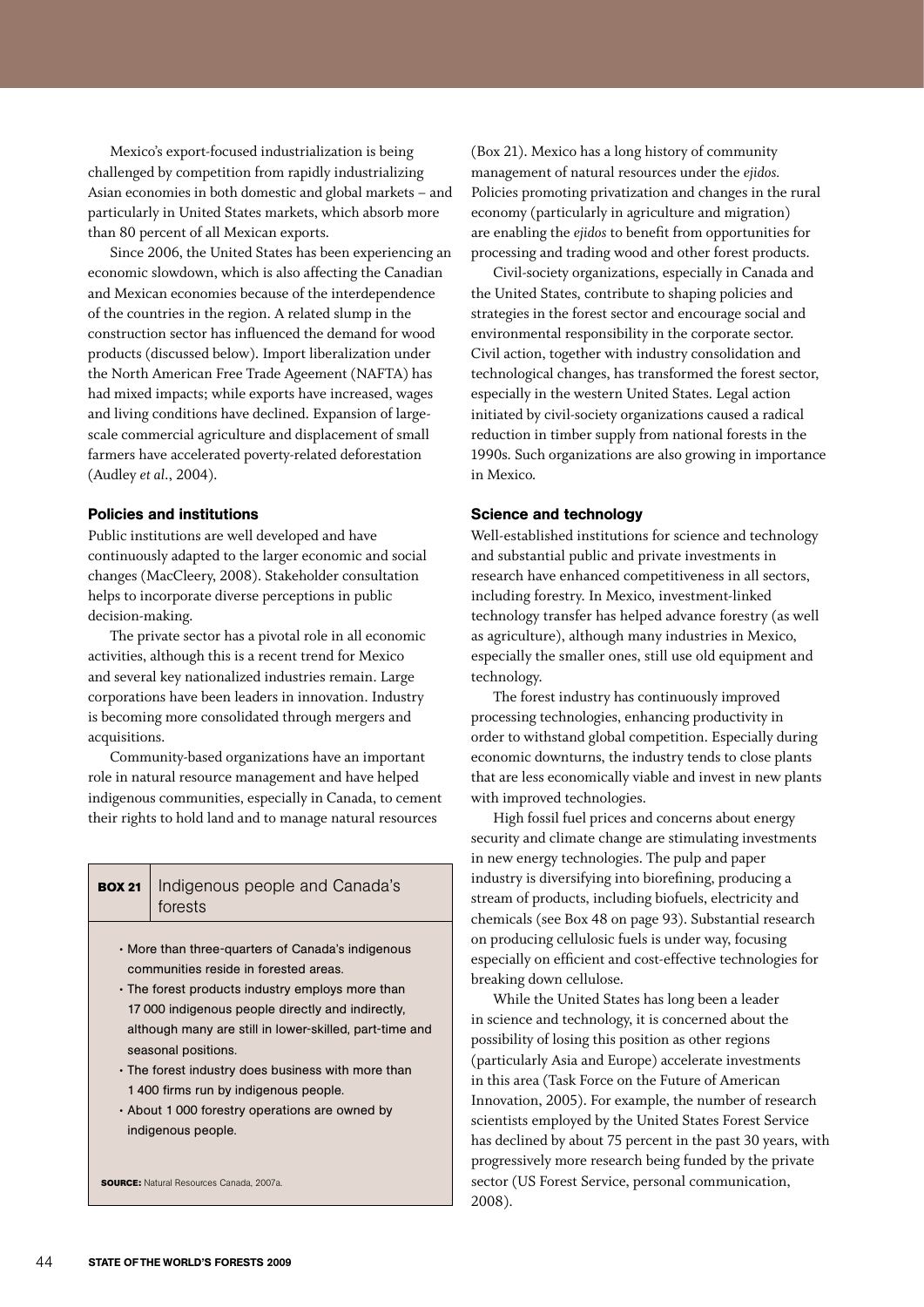#### TABLE 16 Forest area: extent and change

| <b>Country/region</b>                   | Area<br>$(1000)$ ha) |         |         | <b>Annual change</b><br>$(1000)$ ha) |           | <b>Annual change rate</b><br>(%) |           |
|-----------------------------------------|----------------------|---------|---------|--------------------------------------|-----------|----------------------------------|-----------|
|                                         | 1990                 | 2000    | 2005    | 1990-2000                            | 2000-2005 | 1990-2000                        | 2000-2005 |
| Canada <sup>a</sup>                     | 310 134              | 310 134 | 310 134 | 0                                    | 0         | 0                                | 0         |
| Mexico                                  | 69 016               | 65 540  | 64 238  | $-348$                               | $-260$    | $-0.52$                          | $-0.40$   |
| United States of America                | 298 648              | 302 294 | 303 089 | 365                                  | 159       | 0.12                             | 0.05      |
| <b>Total North America</b> <sup>b</sup> | 677801               | 677971  | 677464  | 17                                   | $-101$    | 0                                | $-0.01$   |
| World                                   | 4 077 291            | 3988610 | 3952025 | $-8868$                              | $-7317$   | $-0.22$                          | $-0.18$   |

a Because data from previous inventories cannot be compared meaningfully, figures from the most recent inventory are given for all three reporting years (FAO, 2006a). **b** Regional total includes Greenland and Saint Pierre and Miquelon.

**NOTE:** Date presented are subject to rounding. **source:** FAO, 2006a.

### Overall scenario

North America has a generally favourable demographic, political, institutional and technological environment. However, the current economic slowdown in the United States and the larger global economic changes (especially the emergence of Asian economies) pose some uncertainty for the future outlook. If the downturn continues, reduced demand, low investments and declining incomes would lead to reduced consumer spending, loss of profitability and reduced public funding in most sectors, including forestry. Increasing competition and the tendency of the private sector to outsource or offshore production could spur protectionist measures, slowing global trade growth.

On the other hand, economic recovery in the United States (and by association the rest of the region) would boost demand for all products and investments in innovation, accelerating the transition to a knowledgebased economy. This scenario would provide opportunities for continued rapid industrial growth, modernization and poverty reduction in Mexico.

#### **OUTLOOK**

#### Forest area

Forest cover in the region is stable. North America accounted for an estimated 2 percent of annual global deforestation from 2000 to 2005, although the rate of loss has been decreasing. Most of the loss was in Mexico, attributed mainly to agricultural expansion and unsustainable logging, while the United States reported a small net gain in forest area for the period (Table 16).

In the United States, forest area stabilized in the early twentieth century (MacCleery, 1992). A net loss of about 2 million hectares of forest is projected between 1997 and 2020; this estimate includes conversion of forest land to other uses, including urban and suburban development, as well as afforestation and natural reversion of abandoned crop and pasture land to forest (US Forest Service, 2008).

Change in forest area is not statistically significant in Canada. At even the highest estimates, it would take

#### **BOX 22** Mountain pine beetle infestation in British Columbia, Canada

Spreading through western Canada, the mountain pine beetle (*Dendroctonus ponderosae*) has infested 13 million hectares of pine forests (mostly lodgepole pine, *Pinus contorta*) and is expected to kill up to 80 percent of all pine stands in the Province of British Columbia. More than 530 million cubic metres of timber had been lost in British Columbia by 2007 and it is predicted that 1 billion cubic metres will be lost by 2018. The loss of trees is releasing more carbon than that from forest fires in spite of efforts to salvage the timber (which continues to store carbon).

The beetle is native to North America, but its range has spread northward and to higher elevations with milder winters. Temperatures below –40 ºC on several consecutive nights will kill the larvae, but such cold spells have become rare.

**sources:** Brown, 2008; Natural Resources Canada, 2007b.

40 years for Canada to lose 1 percent of its forest area (Canadian Council of Forest Ministers, 2006).

However, climate change may intensify threats to forest health. The intensity and frequency of forest fires have increased in both Canada and the United States, exacerbated by prolonged drought (attributed to climate change) and successful fire control programmes that have inadvertently increased the amount of combustible material. Climate change is similarly exacerbating pest infestations; in the west of Canada and the United States, the mountain pine beetle is causing particularly serious damage and tree loss (Box 22).

The situation in Mexico is more uncertain and depends on the pace of transition from an agrarian to an industrial society and the impact it may have on poverty and land dependence. Higher incomes could improve society's ability to invest in conservation and forest management (Comisión Nacional Forestal, Mexico, 2008). In recent years, the government has increased substantially the allocation to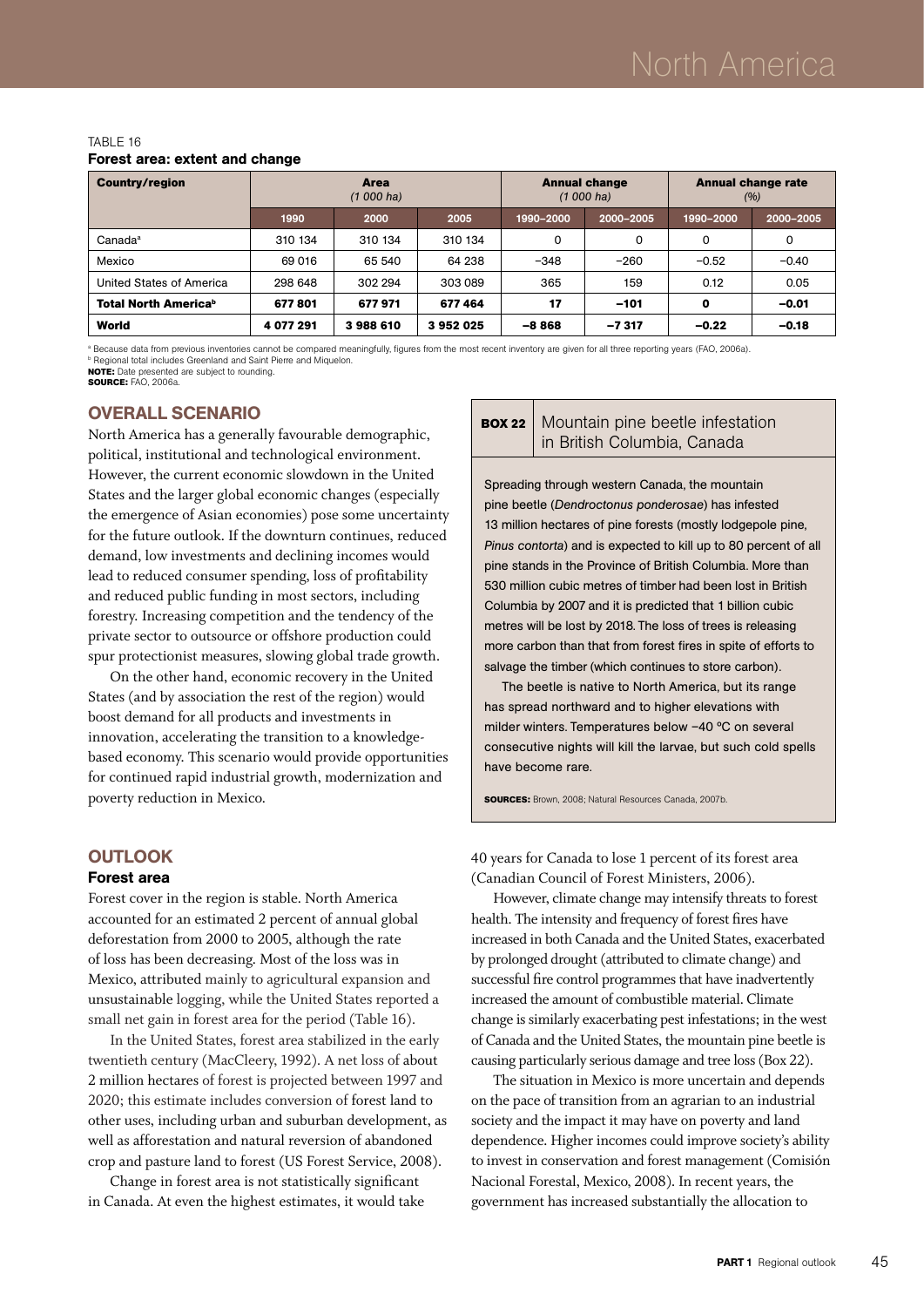the forest sector, and this could have a positive impact on sustainable forest management. However, a reduction in economic growth could impede improvements.

#### Forest management

Differences in forest ownership explain much of the variation in forest management in the region.

In Canada, 92 percent of forests are publicly owned and managed to satisfy multiple needs (social, cultural, environmental and economic) in accordance with the National Forest Strategy, adopted with broad input in 2003 (FAO, 2006a). The Canadian Council of Forest Ministers has developed a national criteria and indicators framework for sustainable forest management at the provincial and local levels. Canada has the world's largest area of thirdparty certified forest (more than 134 million hectares). Annual harvest levels remain below the increment.

In the United States, private forests dominate in the east and public forests in the west. Overall, 58 percent of forests are private (FAO, 2006a). Wood production from public forests has been scaled down in response to the increasing demand for environmental services. More than 60 percent of wood production comes from non-industrial private lands and 30 percent from industry-managed forests. In the past decade, a major development in forest ownership has been the divestment of woodlands controlled by large forest companies. As a result, millions of hectares of forest land have passed into the hands of newly emerged TIMOs and real estate investment trusts (REITs) as well as families and others (see Box 41 on page 83). This ownership fragmentation increases the unit costs of management and may jeopardize its stability.

In Mexico, 8 500 *ejidos* or other community organizations own an estimated 59 percent of the forests (FAO, 2006a). The effectiveness of community forest management varies depending on the capacities and constraints of the communities and alternative land-use opportunities. In 2002, only about 28 percent of the forestowning *ejidos* and communities carried out commercial harvesting activities (ITTO, 2005). Some *ejidos* engage in wood processing (e.g. sawnwood, furniture and floorings) and some have obtained certification from the Forest Stewardship Council (FSC) or SmartWood. Government compensation is available to communities willing to set forests aside for provision of environmental services rather than production.

If economic difficulties in the United States persist, forest management could suffer (Box 23), particularly in private forests as the pressures of responding to short-term economic changes may undermine owners' commitment to long-term sustainable forest management. If instead the economy should improve rapidly, the outlook for forestry would be much brighter, especially as the revival of the construction sector in the United States would stimulate demand for wood and, consequently, investment in management.

#### Wood products: production, consumption and trade

North America is the world's largest producer, consumer and exporter of wood products. In 2006, the region produced 38 percent of the world's industrial roundwood. This share has been generally stable since 1990, with wood production hovering around 600 million cubic metres per year (Figure 40).

**BOX 23** Probable consequences if the economic downturn continues in the United States of America

#### **Canada**

- Overall decline in wood production because of the drop in demand and closure of manufacturing plants (despite the market being flooded with softwood for several years because of the mountain pine beetle infestation)
- Reduced investment in forest management because of the shrinking market, allowing increases in fire and pest infestations, especially with climate change

#### **Mexico**

- Declining demand for timber from managed forests, and consequent decline in the ability of community organizations to manage forests
- Increased illegal logging as a result of loss of jobs in community enterprises and weakening of community control

• Expansion of subsistence cultivation and consequent deforestation and degradation

#### **United States of America**

- Slump in housing demand and consequent scaling down of production and employment in forest industries
- • Significant reduction in investment in forest management by the private sector leading to further divestment and fragmentation of privately managed forests, which may eventually be converted to other land uses
- Decline in investment in public forests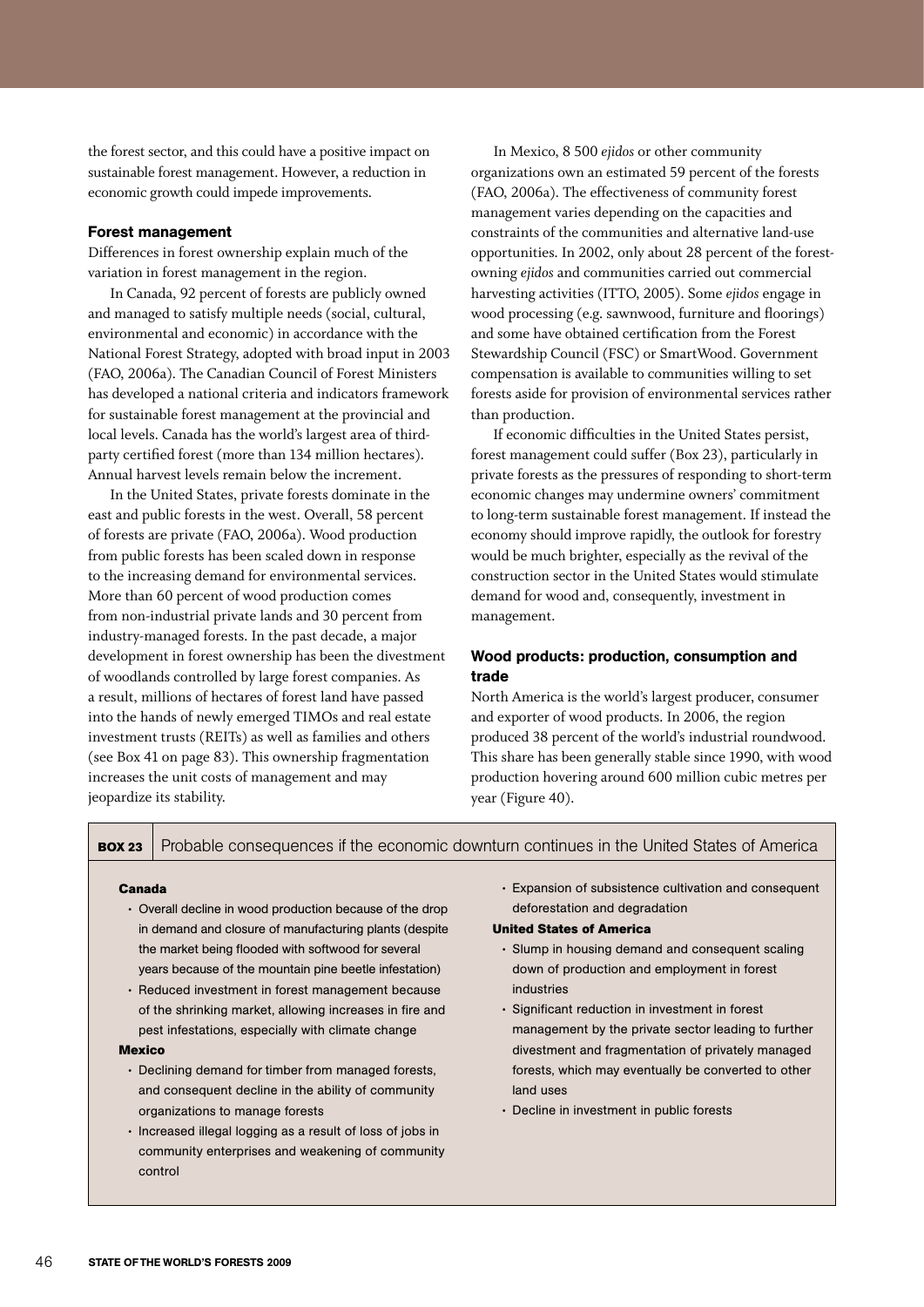## North America

Sawnwood production in North America increased from 128 million to 154 million cubic metres between 1990 and 2006, while global production declined. The regional increase largely reflects demand from the United States construction sector. However, the recent slump in this sector has reduced demand, although this may be temporary.

Production of wood-based panels rose from 44 million to 62 million cubic metres between 1990 and 2006 (with Canada accounting for most of the increase), but the region's relative share declined as global production doubled in the same period.

North America's share in global production of paper and paperboard also declined, from 39 percent in 1990 to 29 percent in 2006, largely because of the expansion of capacity in Asia and Latin America. This downward trend is unlikely to change in the coming years. Widespread use of electronic media is reducing the demand for paper, particularly in Canada and somewhat in the United States, although it is projected to increase in Mexico.

Long-term growth in net imports of wood products in the United States has been a consequence of rising demand from the construction sector (until recently) and declining domestic production. The United States has been a net importer since 1992, with the trade deficit reaching US\$37 billion in 2005 (Figure 41). However, the recent slowdown in construction has improved the United States' wood products trade balance.

Canada remains a net exporter of wood products, with a trade surplus of about US\$20 billion in 2006. However, exports have declined since 2005 with the







**Sources:** FAO, 2008b; UN, 2008e.

construction slump in the United States and also with the appreciation of the Canadian dollar against the United States dollar, which makes Canadian imports more expensive. This decline is forcing a scaling down of Canadian production. An important issue is whether the wood industry in Canada will be able to diversify and become less dependent on markets in the United States, which absorbed 78 percent of Canadian exports in 2006 (Natural Resources Canada, 2008a). In the short term, this may be especially challenging in view of the large supply increases expected from salvage operations in forests infested with mountain pine beetle in western Canada.

Mexico remains a net importer of wood products (with a trade gap of US\$6 billion in 2007). The exception is secondary wood products (especially furniture), for which Mexico's exports, mainly to the United States, have reached US\$1 billion in recent years. However, in 2007, Mexico's exports of secondary wood products declined and imports increased because of the economic situation in the United States and tightened competition from East Asian countries.

After having long been an attractive market, North America now presents considerable short- and mediumterm uncertainties in terms of demand for wood products. Projections based on historical trends suggest a moderate increase in consumption of key products (Table 17) if the current decline is brief.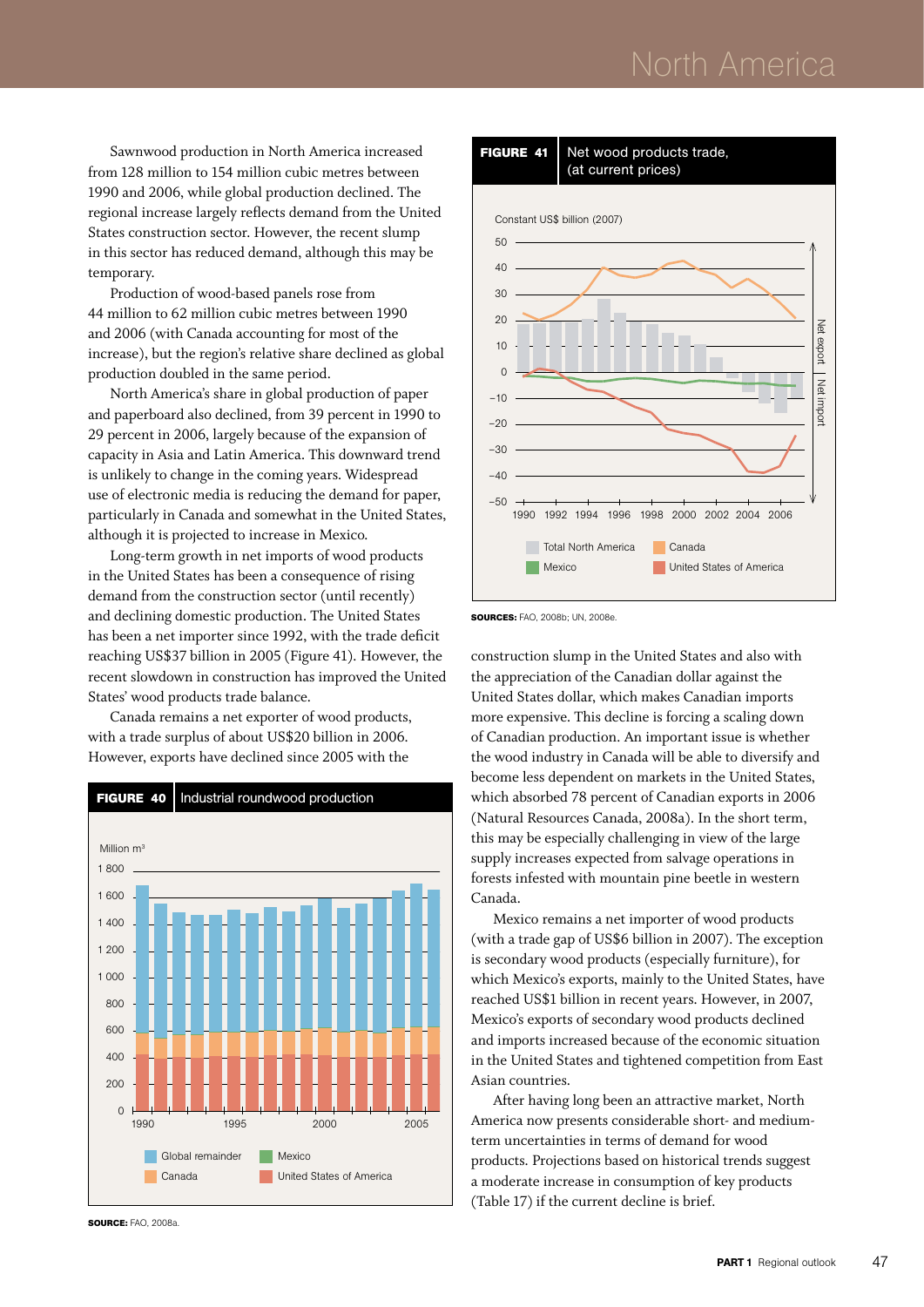| Year | Industrial roundwood<br>(million $m^3$ ) |                    | <b>Sawnwood</b><br>(million $m^3$ ) |             | <b>Wood-based panels</b><br>(million $m^3$ ) |                    | <b>Paper and paperboard</b><br>(million tonnes) |                    |  |
|------|------------------------------------------|--------------------|-------------------------------------|-------------|----------------------------------------------|--------------------|-------------------------------------------------|--------------------|--|
|      | <b>Production</b>                        | <b>Consumption</b> | <b>Production</b>                   | Consumption | <b>Production</b>                            | <b>Consumption</b> | <b>Production</b>                               | <b>Consumption</b> |  |
| 1990 | 591                                      | 570                | 128                                 | 117         | 44                                           | 43                 | 91                                              | 87                 |  |
| 2005 | 625                                      | 620                | 156                                 | 158         | 59                                           | 70                 | 109                                             | 106                |  |
| 2020 | 728                                      | 728                | 191                                 | 188         | 88                                           | 96                 | 141                                             | 138                |  |
| 2030 | 806                                      | 808                | 219                                 | 211         | 110                                          | 115                | 169                                             | 165                |  |

#### TABLE 17 Production and consumption of wood products

#### Woodfuel

In 2005, woodfuel contributed about 3 percent of total energy consumption in the United States, about 4.5 percent in Canada and about 5 percent in Mexico (IEA, 2007). Woodfuel demand in Mexico has been declining because of urbanization and improved access to other energy sources (including fossil fuels), but household dependence on woodfuel remains high in some rural areas; the volume of wood extracted for fuel may be up to four times that of industrial timber production. Most woodfuel is harvested without a management scheme.

In Canada and the United States, the wood products industry leads in the use of energy from biomass, producing its own heat and electricity using cogeneration technology. The pulp and paper industry in Canada derives 57 percent of its energy from forest biomass.

Policy initiatives responding to escalating energy costs and climate change are expected to enhance the use of wood energy (Box 24). The demand for wood pellets for use in heating has increased significantly in recent years. The United States consumed the largest amount of wood pellets for this purpose in 2006, around 1.4 million tonnes (see Box 12 on page 28). In 2006, Canada and the United States produced about 1.5 million and 1 million tonnes of wood pellets, respectively, ranking second and third behind Sweden. Eventual commercial-scale cellulosic biofuel production could have important impacts on the forest sector.

#### Non-wood forest products

Rural communities in Mexico depend on NWFPs for subsistence and income, although their use is declining rapidly because of urbanization, changes in employment and availability of cheaper alternatives. NWFP harvesting in Canada and the United States typically takes place as part of forest recreation and cultural traditions, and it is increasing. Production of the few economically important NWFPs with long-established markets – notably maple syrup and Christmas trees – is highly commercialized. Both markets have been stable since 1994 and are expected to remain so. Canada accounts for 85 percent of the world's maple syrup production and the United States

#### **BOX 24** Examples of policy initiatives to promote bioenergy

#### **Canada**

- Clean Air Agenda (2006): sets federal emission targets, allocates resources for the ecoENERGY for Renewable Power programme and promotes blended transportation fuel
- Regulatory Framework for Air Emissions: uses carbon credits to encourage renewable power production through cogeneration

#### **Mexico**

• Law for the Promotion and Development of Bioenergy (2008): aims to promote biomass energy without compromising food security

#### **United States of America**

- • Energy Independence and Security Act (2007): sets targets for biofuel use (including wood-derived biofuels) to 2022 and sets a national fuel economy standard of 15 km per litre by 2020
- Biofuels Initiative (2006): aims to make cellulosic ethanol cost-competitive by 2012 and to replace 30 percent of current petrol consumption with biofuels by 2030

produces the rest. Canada produced 3.2 million Christmas trees in 2005 (Natural Resources Canada, 2008a).

Markets for herbal products, including forest medicinal plants, are expanding as society becomes increasingly health conscious. Large pharmaceutical companies are investing in the production and marketing of herbal plant products, which have become a multibillion-dollar industry in the United States (Alexander, Weigand and Blatner, 2002).

#### Contribution of forestry to income and employment

Overall, the gross value added by the region's forestry sector has increased from about US\$130 billion in 1990 to US\$148 billion in 2006 (Figure 42). Most of the increase is attributed to wood processing, while pulp and paper production has marginally declined. However, gross value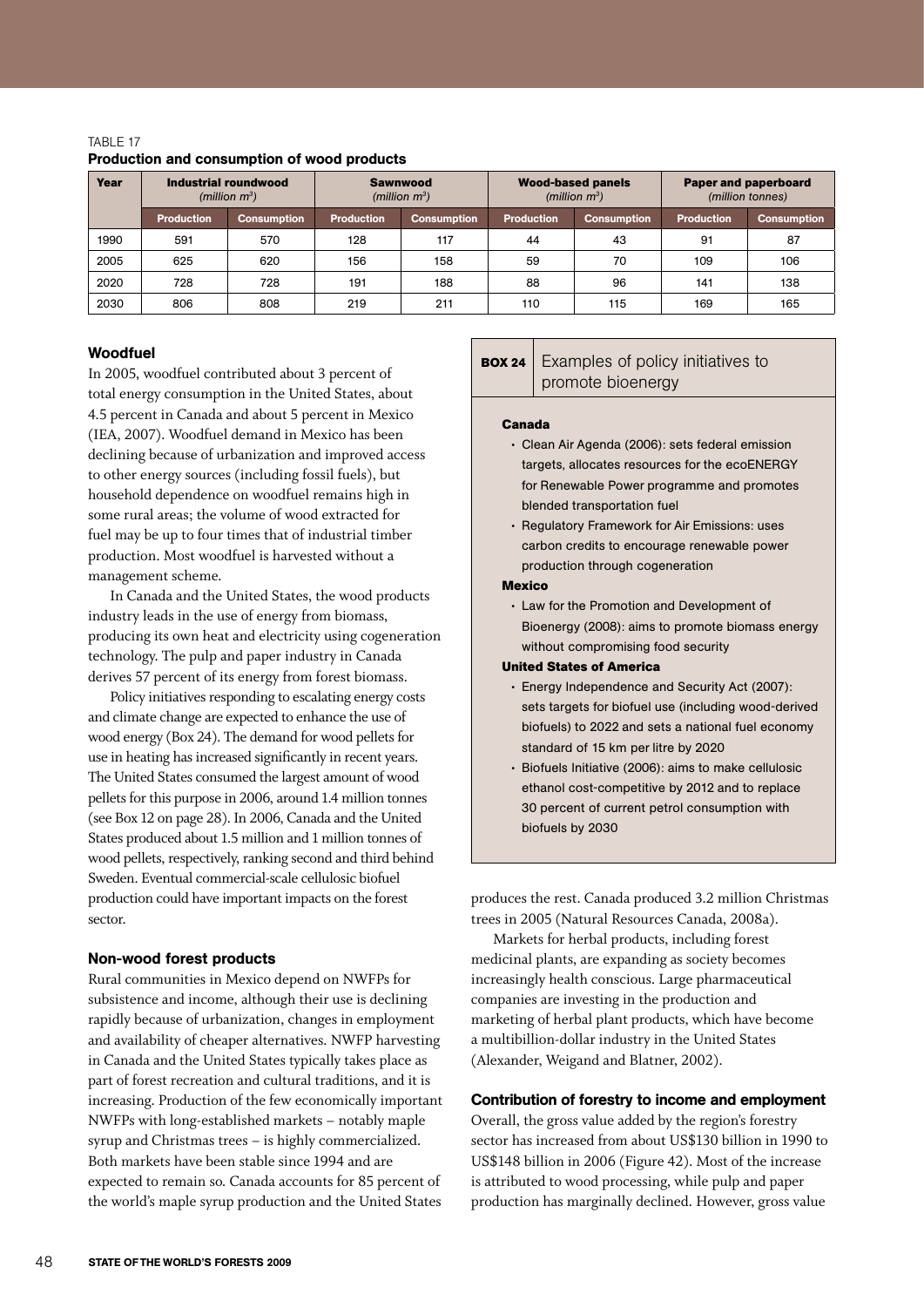added as a proportion of GDP has dropped from about 1.4 percent to less than 1 percent.

The number of people employed by the sector declined by about 140 000 between 1990 and 2006 (Figure 43), reflecting technological changes and improved productivity. Forestry employment accounted for about 0.8 percent of total employment in 2006.

As more forests are taken out of production, both gross value added and employment in the forestry sector are expected to decline.

#### Environmental services of forests

As income increases, society tends to assign greater importance to environmental conservation. Especially in Canada and the United States, a host of institutions – public, private, community and civil society – are involved in issues of climate change mitigation, biodiversity conservation and maintaining water supplies. These countries have a robust political and regulatory framework for environmental protection. Complex political processes have been developed to balance trade-offs between competing objectives and interests.



**Note:** The changes in value added are the changes in real value (i.e. adjusted for inflation). **Source:** FAO, 2008b.



**Source:** FAO, 2008b.